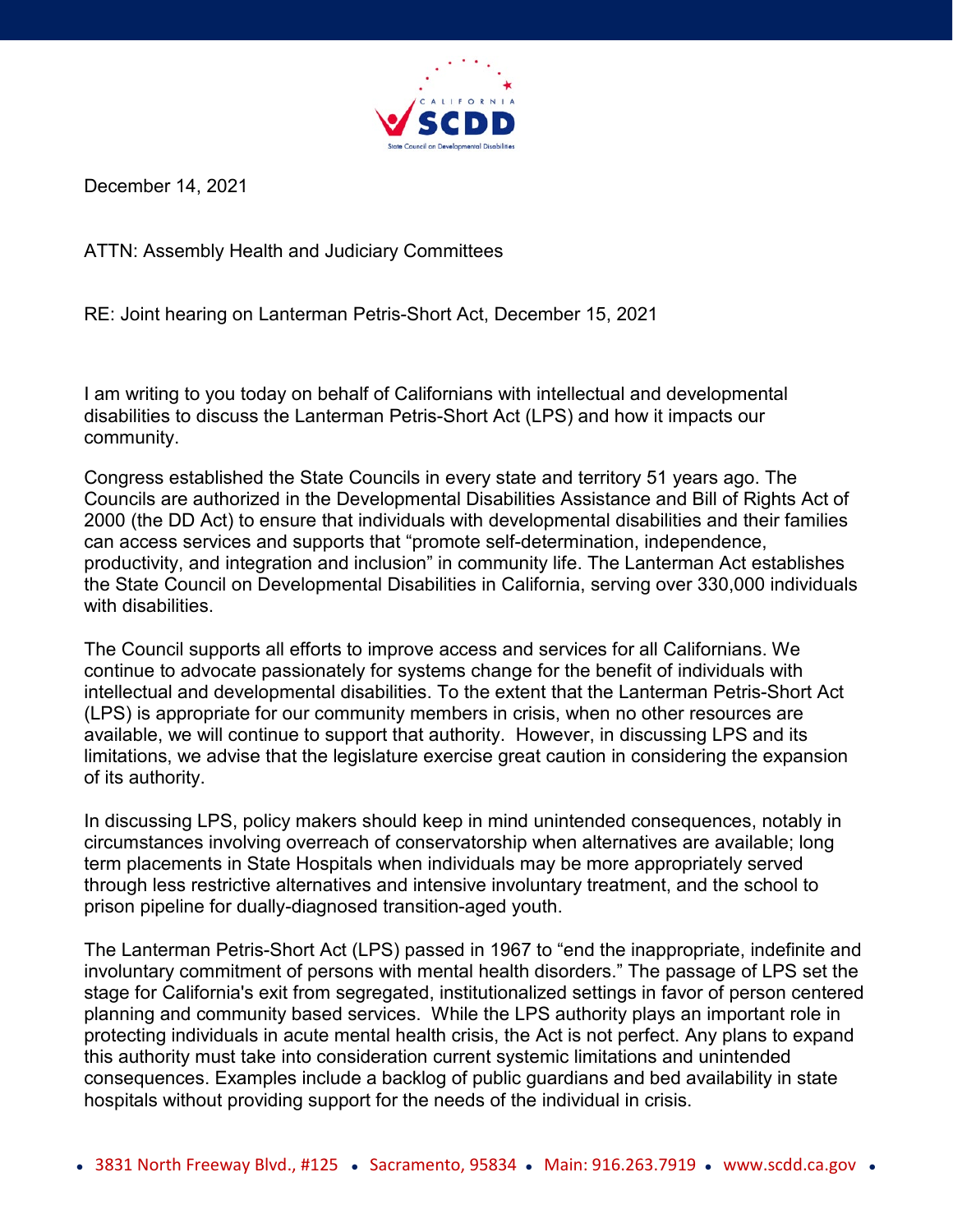

The intellectual and developmental disabilities community, statewide, has undergone tremendous movement in exiting segregated facilities in favor of community centered living and services. In 1968, California Department of Developmental Services operated over eight institutions called Developmental Centers that housed over 13,000 Californians with intellectual/developmental disabilities. These Centers effectively segregated individuals from public view, family, friends and from thriving out in the community. As California embraced community living and services, six of the facilities have closed; two state-operated facilities remain with the role of creating and enhancing community-based services. Fewer than 500 Californians reside in California DDS state-operated facilities.

The Movers Longitudinal Study (MLS) collected the outcomes of individuals who transitioned from the Developmental Centers to the community over a four year period and proved that community living, not institutionalization, led to increased individual satisfaction and enhanced opportunities. The Study highlights consistently satisfied markers amongst participants and their family members or representatives. The prospect of moving out of the developmental center was tough for most, but once they were living in the community, they reported a significantly improved satisfaction rates across the board, running from 80% to 95% satisfaction.

In Olmstead v. L.C. (1999), the Supreme Court explained that its holding "reflects two evident judgments." First, "institutional placement of persons who can handle and benefit from community settings perpetuates unwarranted assumptions that persons so isolated are incapable of or unworthy of participating in community life." Second, "confinement in an institution severely diminishes the everyday life activities of individuals, including family relations, social contacts, work options, economic independence, educational advancement, and cultural enrichment."

Considering the long history of our community's move away from segregated institutionalization and our significant progress toward community services and living, we support the following recommendations, echoed throughout the disability community:

- $\checkmark$  Expand access to intensive community-based treatment options and supportive services, including housing.
- $\checkmark$  Explore standardizing the use of Psychiatric Advance Directives
- $\checkmark$  Improve access to publicly-available data about LPS Holds and Conservatorships
- $\checkmark$  Ensure that LPS conservatorship is in fact the least restrictive alternative.
- $\checkmark$  All people detained on LPS holds and conservatorships should have the right to appropriate treatment and that substantive efforts are made to make this a reality.